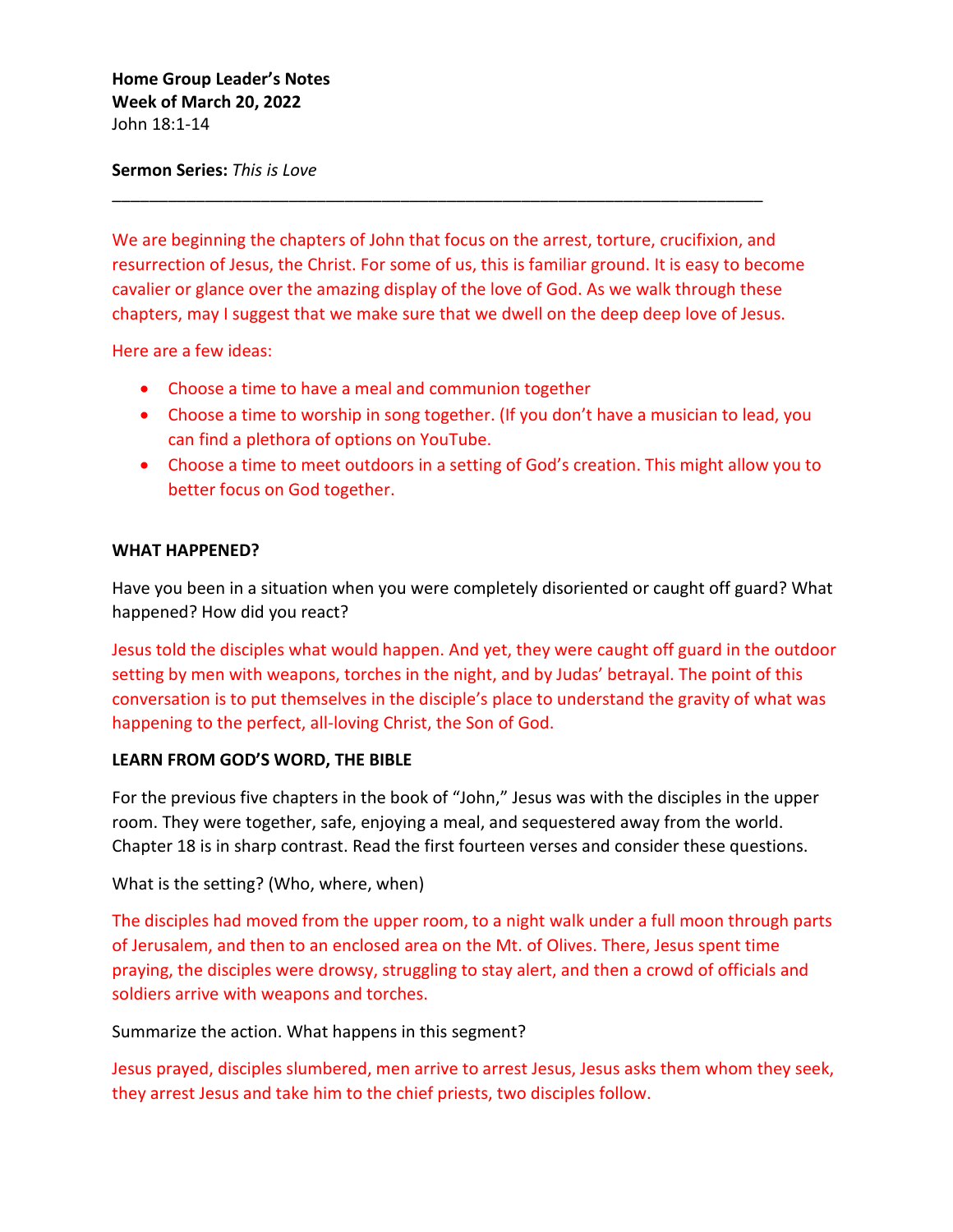What do you notice about Jesus? How does He act?

Jesus is in complete control. He is expecting Judas and even went to a place that Judas would have known. He even asks the soldiers and officials questions that leads to his own arrest. He is RESOLUTE.

How would you contrast Jesus and Peter in this episode?

Jesus is in control, expecting and even leaning into His arrest. Peter is still trying prevent Jesus' arrest and attempting to take control. Even though Jesus told them before hand, Peter was still caught off guard.

What does Peter not understand?

That Jesus must go to the cross, that this was always God's masterplan, that Jesus is in control and obediently following His Father.

How do the arresting officials react to Jesus? Why might this be?

They are stunned and shocked, both emotionally and physically falling back. Jesus forthright acts of helping them with the process of arresting Him and protecting His disciples overwhelms them.

(Note: Annas was the prior "Chief Priest" but still considered a chief priest. Caiaphas is a son-inlaw and the current "Chief Priest" under the Romans.)

What thread ties this story together?

The preordained plan of God to send Jesus who would die for the sins of people is unfolding. Clearly, Jesus is (1) not surprised, (2) in control, and (3) protecting His own. Jesus is following His Father's instruction to die for us. This is the thread.

Who seems to be in charge? Why?

Jesus is clearly in charge. He helps them ask the question, He quickly steps forward, He calls for the protection of His men, He answers with statements ("I am") that affirm the reason for which they arresting Him - that He claims to be God.

#### **WHAT CAN WE LEARN AND APPLY THIS WEEK?**

We see Jesus, resolute to go to the cross, and His disciples are off-balance and afraid. Knowing that we are called to follow Jesus, including His call to suffer, how might we respond to difficult people in the world? How should we respond when we're off-balance or afraid?

We are called to take on Christ-like character and behavior. When we Jesus' under accusation, persecution, and pressure from the world, we can pray and trust God to be like Him.

#### **DISCUSS TOGETHER**

What is significant to you in this story? Why?

The answers will vary. It takes time for people to consider and answer this question.